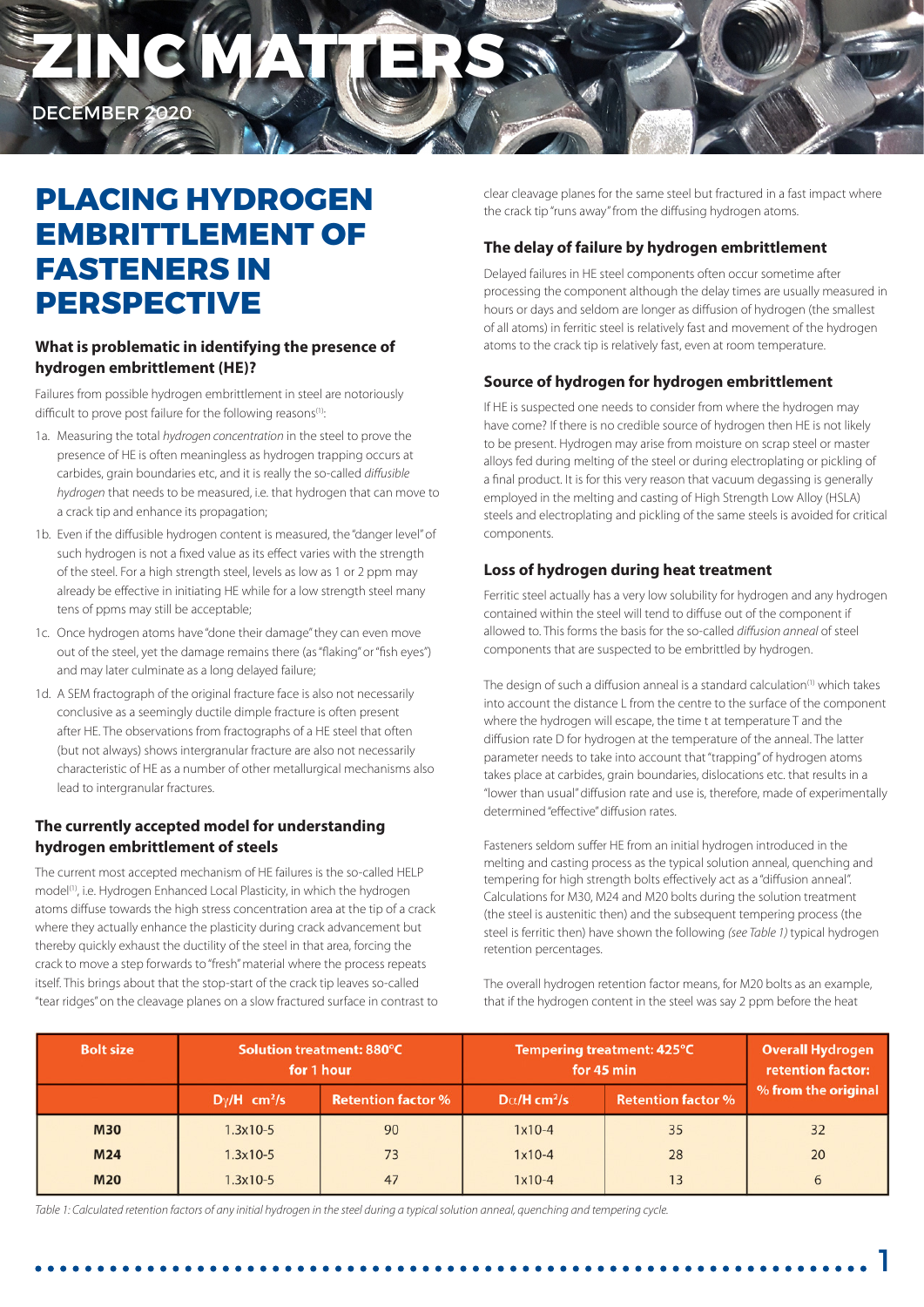## **ZINC MATTERS** DECEMBER 2020

treatment, that only 0.06 x 2 ppm will remain after the heat treatment, i.e. only 0.12 ppm will remain. For M24 and M30 bolts the retention factors are naturally somewhat higher from the longer diffusion paths from the centre of the bolt to the surface.

It is for the above reason that short term pickling of fasteners is even allowed in some standards provided that the pickling time is less than the galvanizing time at temperature where some hydrogen pickup from the pickling is removed again during galvanizing.



*Figure 1: The notched tensile strength of steel AISI 4340 as a function of test temperature for three strain rates of testing(8).*



*Figure 2: Macro-photographs of the failure by HE initiated at a "fish eye" of a 360 mm shaft manufactured from a low alloy Cr-Ni-Mo-V quenched and tempered steel(9).*



*Figures 3 (left) - 4 (right): SEM fractographs of both cleavage and dimple fracture areas from the same freshly impact broken sample of a quenched and tempered low alloy Cr-Ni-Mo-V steel that was known to contain Hydrogen in excessive quantities.The white arrows show a few of the large number of secondary microcracks(9).*

Where high strength fasteners, however, appear to show effects of HE, the source of hydrogen generally is not from the original melting and casting process but most likely arises from the environment in which the fastener operates or from surface treatment processes of the fasteners such as pickling and/or electroplating. In such a case, HE-induced fracture will, therefore, not be initiated from the centre or core of the fastener but rather at its outer surface, most likely within the stress concentrated area of the threads.

#### **Testing for hydrogen embrittlement**

A number of standards exist to test for HE in steel<sup>(2 to 7)</sup> with slow bending or slow strain rate testing and stepped loading tests relatively common. Both of these classes of tests rely on the principle that hydrogen atoms, given enough time, will preferentially move to the high stress concentration at the tip of an advancing crack and thereby affect the ductility of the steel in that area, allowing the crack to advance one more step. These tests, however, also have some limitations:

#### **Step loading**

In the step loaded test a critical stress / crack combination will be reached at some point during the regular increase in the stress level (typically on a daily basis), leading to HE-induced fast fracture. The weakness with this type of test is that it cannot distinguish between a pre-existing crack that will also become critical at a certain critical stress in the absence of hydrogen according to classical Fracture Mechanics and a crack induced by HE. This type of test is, therefore, well suited to indicate the presence of HE in those cases where no pre-existing cracks can be guaranteed but will fall short if any pre-existing cracks were present.

#### **Slow strain rate tests**

The SSR test for HE is based on the widely accepted HELP mechanism, i.e. strain a tensile test specimen in which HE is suspected, at a very slow strain rate (typically  $10^{-5}$  to  $1^{-6}$  s<sup>-1</sup>) until fracture. The very slow crack propagation rate allows the hydrogen atoms to diffuse to the crack tip where they enhance the local plasticity but also quickly exhaust the local ductility, thereby extending the crack tip to a new area to which the hydrogen atoms will diffuse once more, thereby repeating the process. This brings about that the stop-start of the crack tip leaves so-called "tear ridges" on the cleavage planes on a slow fractured surface in contrast to clear cleavage planes for the same steel but fractured in a fast impact.

Temperature also plays an important role in the hydrogen embrittlement of steels with embrittlement most severe near room temperature and less severe at lower and higher temperatures. This temperature effect is shown in the *Figure 1* for an AISI 4340 steel (Fe – 0.4%C – 0.8%Cr – 1.8%Ni – 0.25%Mo).



*Figures 5 (left) - 6 (right): Slow SSR tested fractographs of the same 360mm shaft as in Figures 3 - 4. Note the "patches" of cleavage fracture areas amidst dimple fractured areas in the center of both figures with both of them showing clear "tear ridges" (10) seen as the fine lines on the cleavage planes (8).*

2